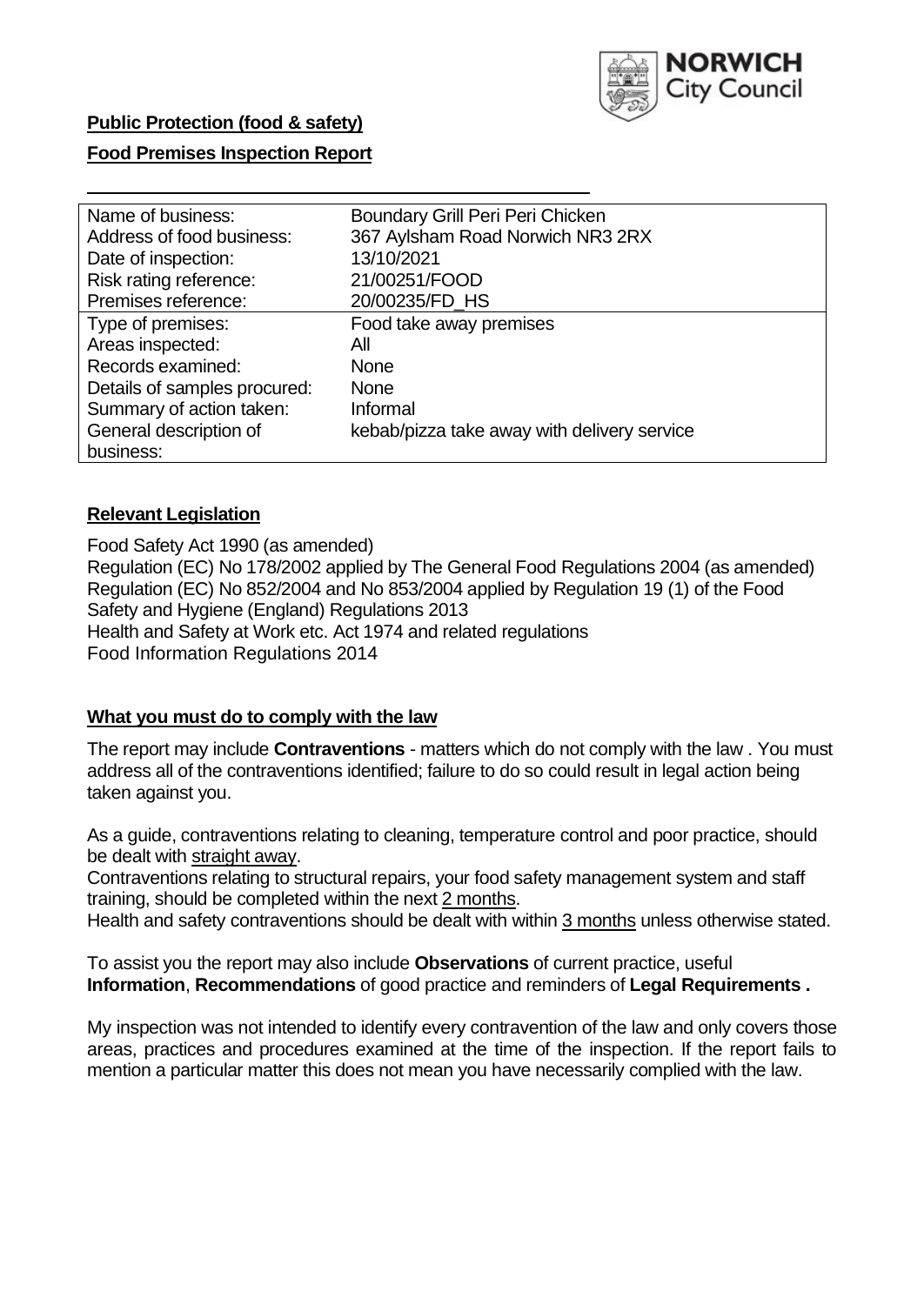# **FOOD SAFETY**

#### **How we calculate your Food Hygiene Rating:**

The food safety section has been divided into the three areas which you are scored against for the hygiene rating: 1. food hygiene and safety procedures, 2. structural requirements and 3. confidence in management/control procedures. Each section begins with a summary of what was observed and the score you have been given. Details of how these scores combine to produce your overall food hygiene rating are shown in the table.

| <b>Compliance Area</b>                     |          |    |           | <b>You Score</b> |                |    |           |    |          |  |  |
|--------------------------------------------|----------|----|-----------|------------------|----------------|----|-----------|----|----------|--|--|
| Food Hygiene and Safety                    |          |    |           | $\Omega$         | 5              | 10 | 15        | 20 | 25       |  |  |
| <b>Structure and Cleaning</b>              |          |    | $\Omega$  | 5                | 10             | 15 | 20        | 25 |          |  |  |
| Confidence in management & control systems |          |    | $\Omega$  | 5                | 10             | 15 | 20        | 30 |          |  |  |
|                                            |          |    |           |                  |                |    |           |    |          |  |  |
| <b>Your Total score</b>                    | $0 - 15$ | 20 | $25 - 30$ |                  | $35 - 40$      |    | $45 - 50$ |    | > 50     |  |  |
| <b>Your Worst score</b>                    | 5        | 10 |           | 10               | 15             |    | 20        |    |          |  |  |
|                                            |          |    |           |                  |                |    |           |    |          |  |  |
| <b>Your Rating is</b>                      | 5        | 4  |           | 3                | $\overline{2}$ |    |           |    | $\Omega$ |  |  |

Your Food Hygiene Rating is 3 - a generally satisfactory standard

# **1. Food Hygiene and Safety**

Food hygiene standards are generally satisfactory and maintained. There is evidence of some non-compliance with legal requirements. Some lapses are evident however generally you have satisfactory food handling practices and procedures and adequate control measures to prevent cross-contamination are in place. The contraventions require your attention; although not critical to food safety they may become so if not addressed. **(Score 10)**

000300

# Contamination risks

**Contravention** The following exposed food to the general risk of cross-contamination with bacteria or allergens or its physical contamination with dirt, foreign objects or chemicals:

- raw foods were stored above ready to eat foods in upright fridge in rear store room
- packaged salad was sited directly on top of stored uncovered salad in coldwell

#### Hand-washing

**Contravention** The following indicated that hand-washing was not suitably managed:

• the wash hand basin was obstructed by the pizza make up table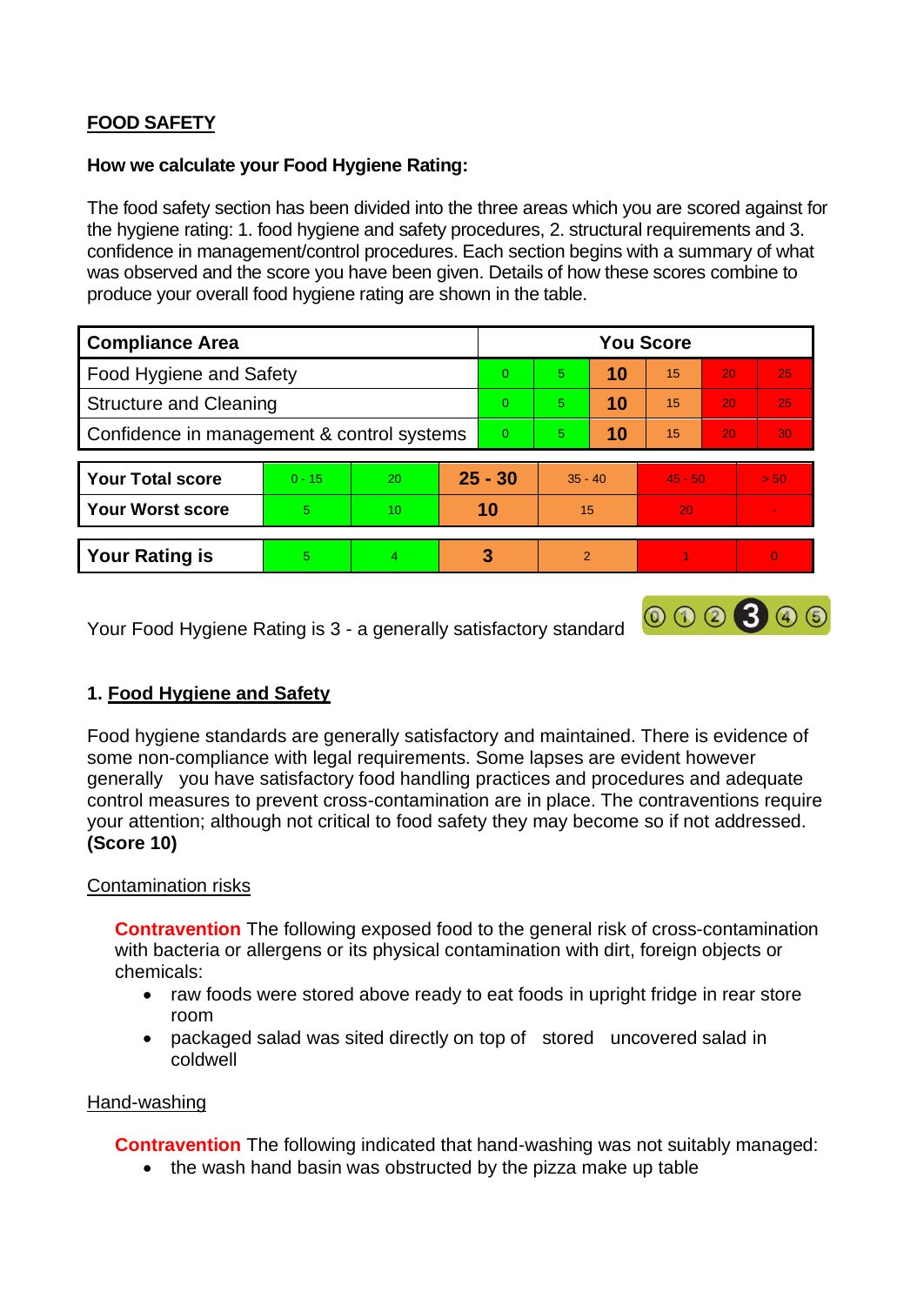- staff were not seen washing their hands in the dedicated wash hand basin when I visited. They were seen washing them in a large washing up sink
- no soap was available at dedicated wash hand basin.
- no means for hygienically drying hands was available at dedicated wash hand basin. These were available but were not stored close to the wash hand basin

**Legal Requirement** Wash hand basins must be provided with hot and cold running water and suitable drainage; soap and a hygienic way to dry hands.

#### Temperature Control

**Contravention** The following evidence indicated there was a risk of bacteria growing on food:

• food temperatures were not being monitored in the upright fridge in rear store room

#### Unfit food

**Contravention** The following food was unfit (and was seized or destroyed in my presence) because it was past its use by date

• a packet of ready to eat salad

**Contravention** The following food was of a reduced quality and if sold may not be of the standard demanded by the consumer:

• mushrooms found well past their Best Before date within the the pizza make up table.

**Legal Requirement** Any food which is found at your food premises is presumed to be intended for sale and must comply with the law.

# **2. Structure and Cleaning**

The structure facilities and standard of cleaning and maintenance are of a generally satisfactory standard but there are some repairs and/or improvements which are required in order for you to comply with the law. Pest control and waste disposal provisions are adequate. The contraventions require your attention; although not critical to food safety they may become so if not addressed. **(Score 10)**

#### Cleaning of Structure

**Contravention** The following items were dirty and require more frequent and thorough cleaning:

- floor/wall junctions
- around equipment feet
- behind and under equipment
- high level cleaning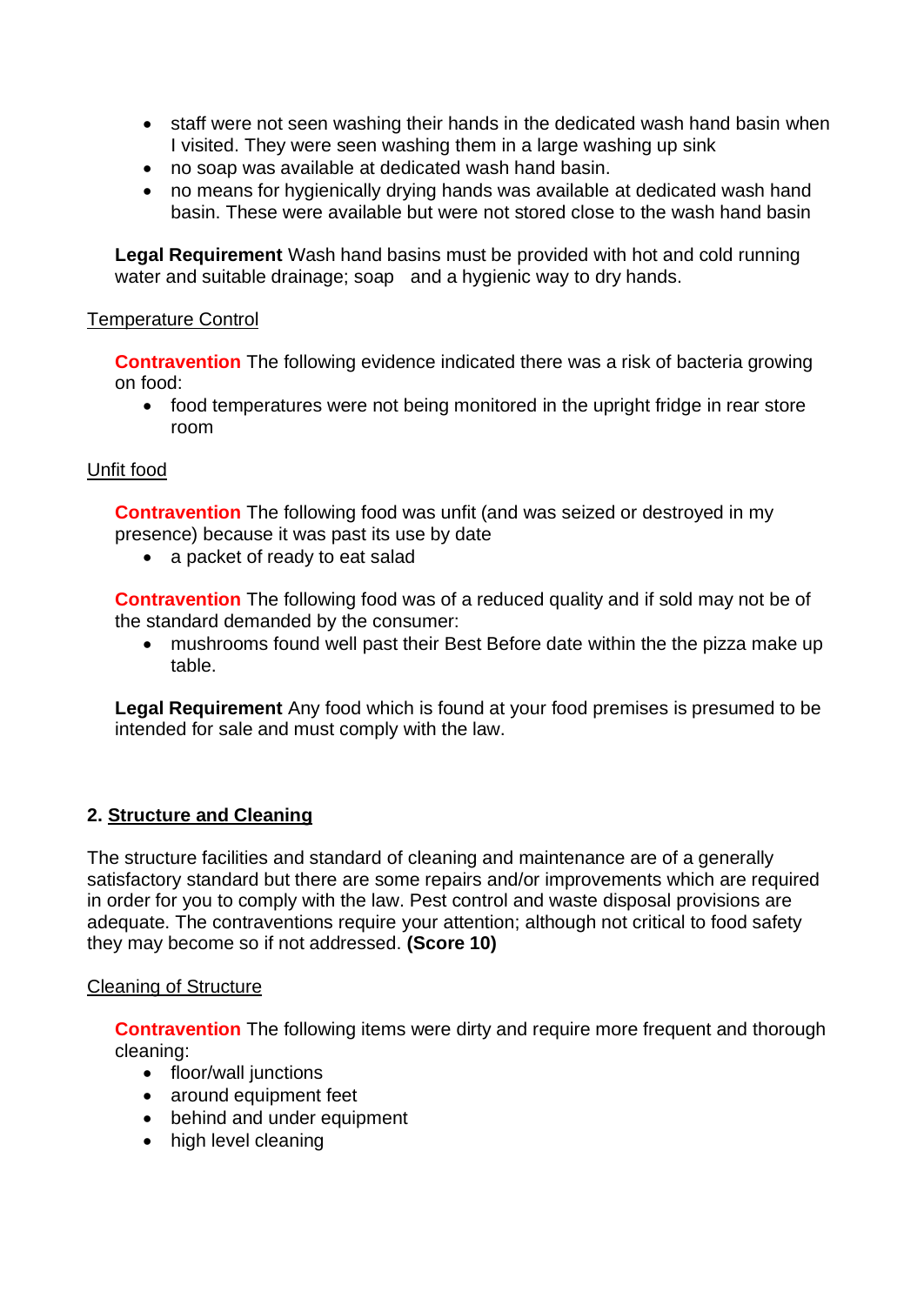**Contravention** The following items could not be effectively cleaned and must be covered or made non-absorbent:

- mdf or chipboard shelves
- unsealed wooden structures
- chipped dented wooden architrave
- wooden furniture

#### Cleaning of Equipment and Food Contact Surfaces

**Contravention** The following items are dirty and must be cleaned:

- fridge and freezer seals
- fridge shelving
- base of upright fridge in rear store room
- hand contact surfaces
- chopping boards

### Cleaning Chemicals / Materials / Equipment and Methods

**Contravention** The following evidence demonstrated your cleaning materials, equipment and methods were not sufficient to control the spread of harmful bacteria between surfaces:

• you did not have appropriate cleaning chemicals available

**Observation** I was pleased to note that you sent out a staff member to purchase two bottles of sanitizers when I brought this to your attention. I took your verbal assurance that your sanitizer had just ran out and you do not solely use degreaser for cleaning and disinfecting surfaces in your kitchen and food storage area's.

#### Maintenance

**Contravention** The following had not been suitably maintained and must be repaired or replaced:

- worn and / or peeling paint
- loose coving at wall/floor junction
- rust to surfaces of fridges and freezers

# Pest Control

**Contravention** Pest proofing is inadequate particularly in the following areas:

- no fly screens to the windows
- no pest proof door screen, required if you leave the external door open.

# **3. Confidence in Management**

There are generally satisfactory food safety controls in place although there is evidence of some non-compliance with the law. Some minor issues were identified relating to staff supervision and training. You are progressing towards a written food safety management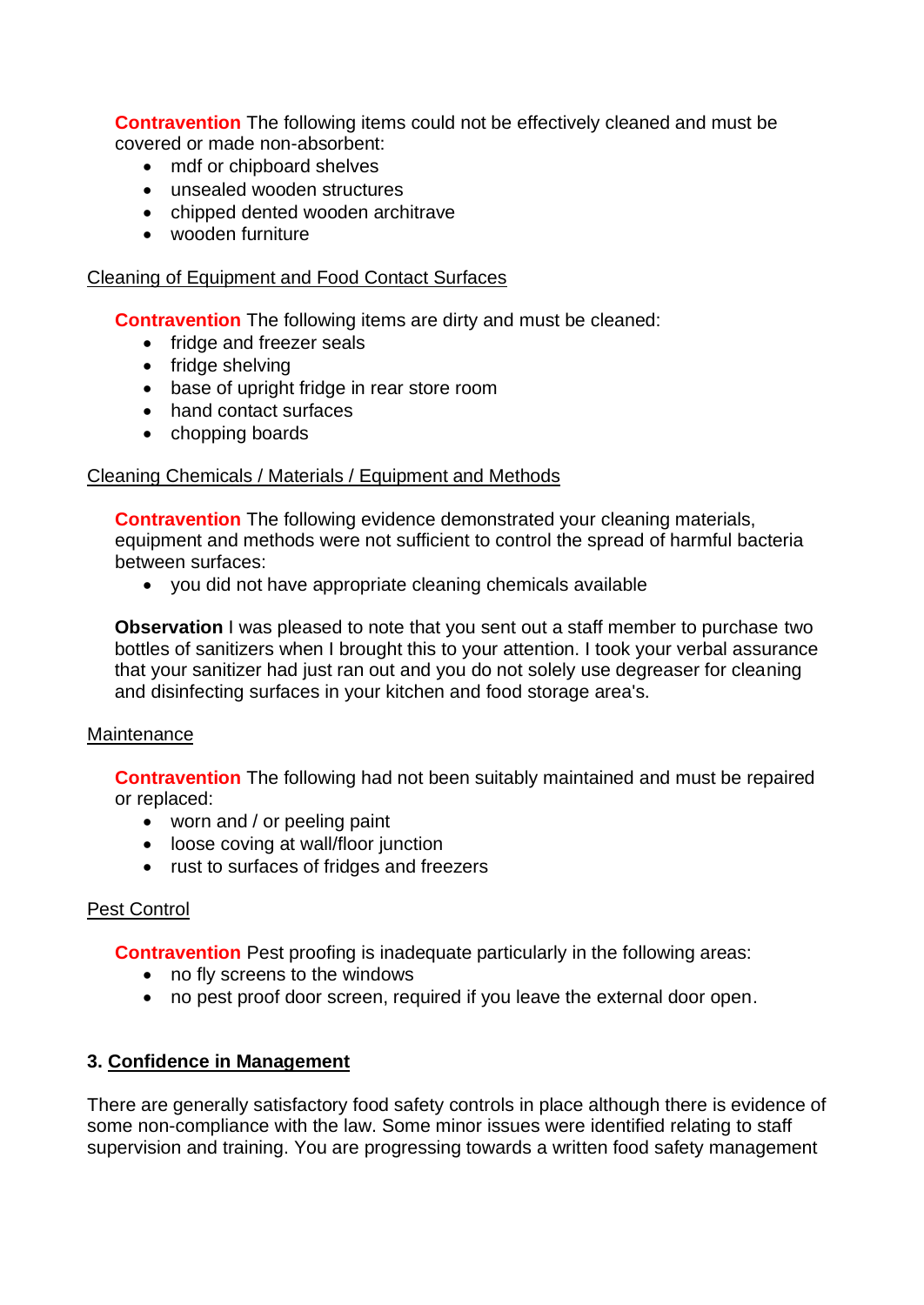system. The contraventions require your attention; although not critical to food safety they may become so if not addressed. **(Score 10)**

### Type of Food Safety Management System Required

**Contravention** You do not have a food safety management system. Implement Safer Food Better Business or an equivalent food safety management system.:

**Legal Requirement** Food business operators must put in place, implement and maintain a permanent procedure or procedures based on HACCP principles:

- Identify hazards to food.
- Identify the critical limits (what is acceptable and unacceptable).
- Monitor critical control points to ensure critical limits are met.
- Keep appropriate records to demonstrate control measures are effective.

**Information** You can download a Safer Food Better Business pack and refill diary pages from the FSA website: www.food.gov.uk/business-industry/caterers/sfbb

**Information** If you want to keep everything on your computer or tablet an electronic version of the Safer Food Better Business pack is also available on the FSA website www.food.gov.uk/business-industry/caterers/sfbb However, do make sure staff have access to it at all times when working.

**Information** Contact us for details of our Safer Food Better Business workshops on 01603 212747 or visit our webpage www.norwich.gov.uk

**Information** As you are a new business you have been given the benefit of the doubt despite your food safety management system not fully complying with the law. You must act on this now as your hygiene rating score will be reduced to a maximum of 1 if there is a similar situational at the next visit.

#### **Traceability**

**Observation** Your records were such that food could easily be traced back to its supplier.

#### **Training**

**Contravention** The following evidence indicates there is a staff training need as food handlers:

- were using food that was passed its USE BY date
- were not cleaning properly

# **Allergens**

**Contravention** You are failing to manage allergens properly:

- you have not identified the allergens present in the food you prepare
- you do not have a system for informing customers about the presence of allergens in the food you prepare